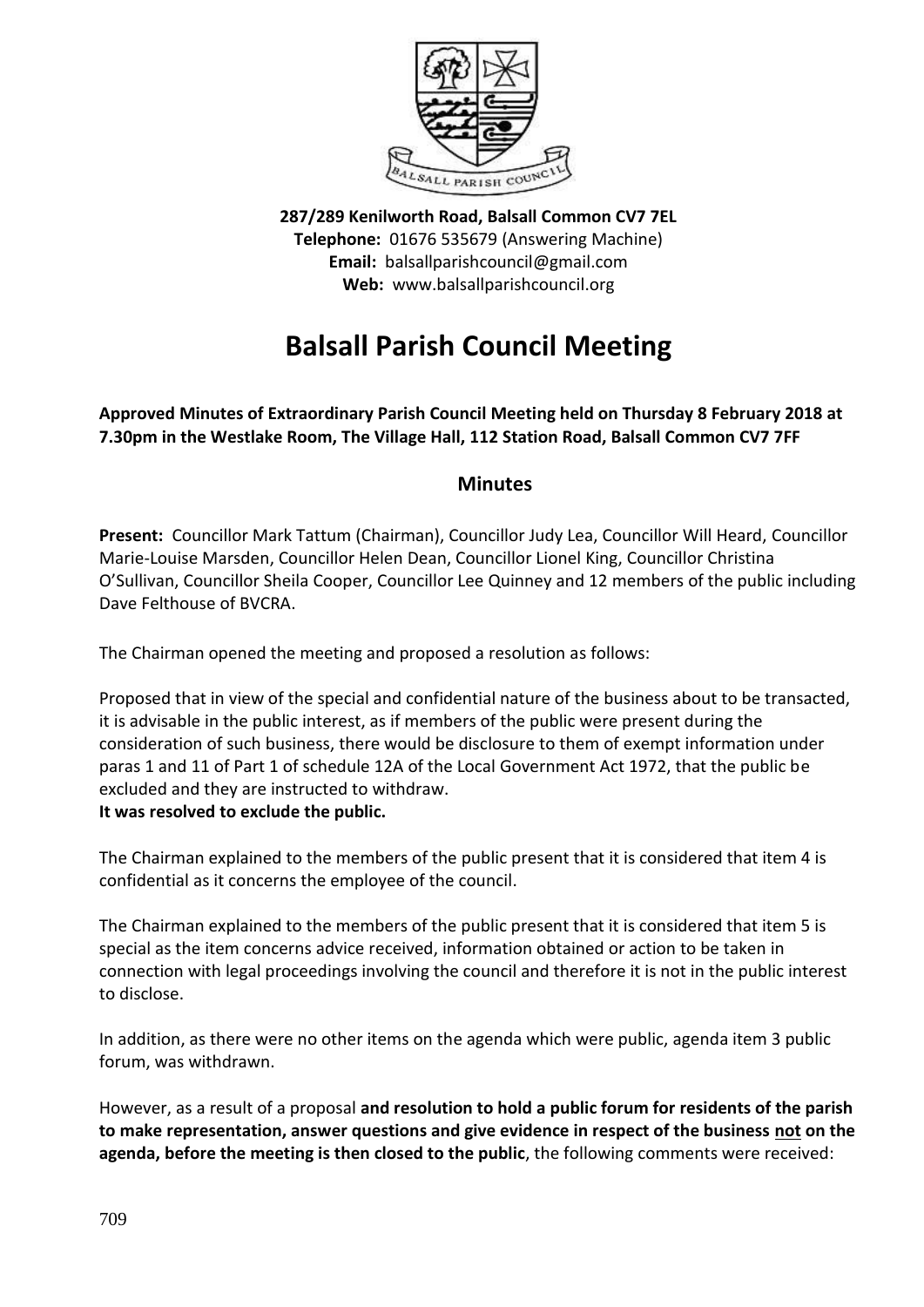Request to explain what a public forum is for and whether if questions to the council are to be made, should these be made in writing beforehand.

The Standing Orders were explained which make provision for a public forum to impress views and provide evidence from residents to inform the decision making on the agenda items of council meetings.

There was a further comment relating to the items from which the public had been excluded and so this could not be addressed.

A pre-prepared statement was read out by Dave Felthouse which also related to the items from which the public had been excluded. However it contained inaccuracies relating to the statutory controls of local government (principle of surcharge) which the clerk will respond to after the meeting.

The public then left the meeting and were thanked for their comments.

Councillor Cooper left the meeting without giving apology.

## **1.** Apologies **Apologies were received from Councillor Richard Lloyd.**

- **2.** Declaration of Interests **There were no declarations of interest.**
- **3.** Public Forum **The public forum was withdrawn.**
- **4.** Correspondence received by the clerk from Councillor Sheila Cooper between 19 December 2017 and 23 January 2018 with regard to the Council's role as employer.

The above correspondence had been considered by Staffing Sub-Committee on 30 January 2018 together with a number of questions the contents had raised. Councillor Sheila Cooper had not accepted an invitation to attend the Staffing Sub-Committee to clarify and in the light of Councillor Sheila Cooper's absence at this full Council meeting to answer questions raised, the Council proceeded without this contribution.

The Staffing Sub-Committee on 30 January 2018 resolved to submit a Code-of-Conduct complaint concerning Councillor Sheila Cooper to SMBC to be assessed as per agreed procedure.

The Staffing Sub-Committee on 30 January 2018 also resolved to refer the email documentation to the full Council to view in the light of a duty of care to their employee and to consider taking steps to protect the Council as employer.

**Resolved to support the resolution of Staffing Sub-Committee of 30 January 2018 to submit a Code of Conduct complaint concerning Councillor Sheila Cooper to the Monitoring Officer of SMBC.**

**Resolved to make a further censure of Councillor Sheila Cooper's actions that the full Council consider unacceptable.**